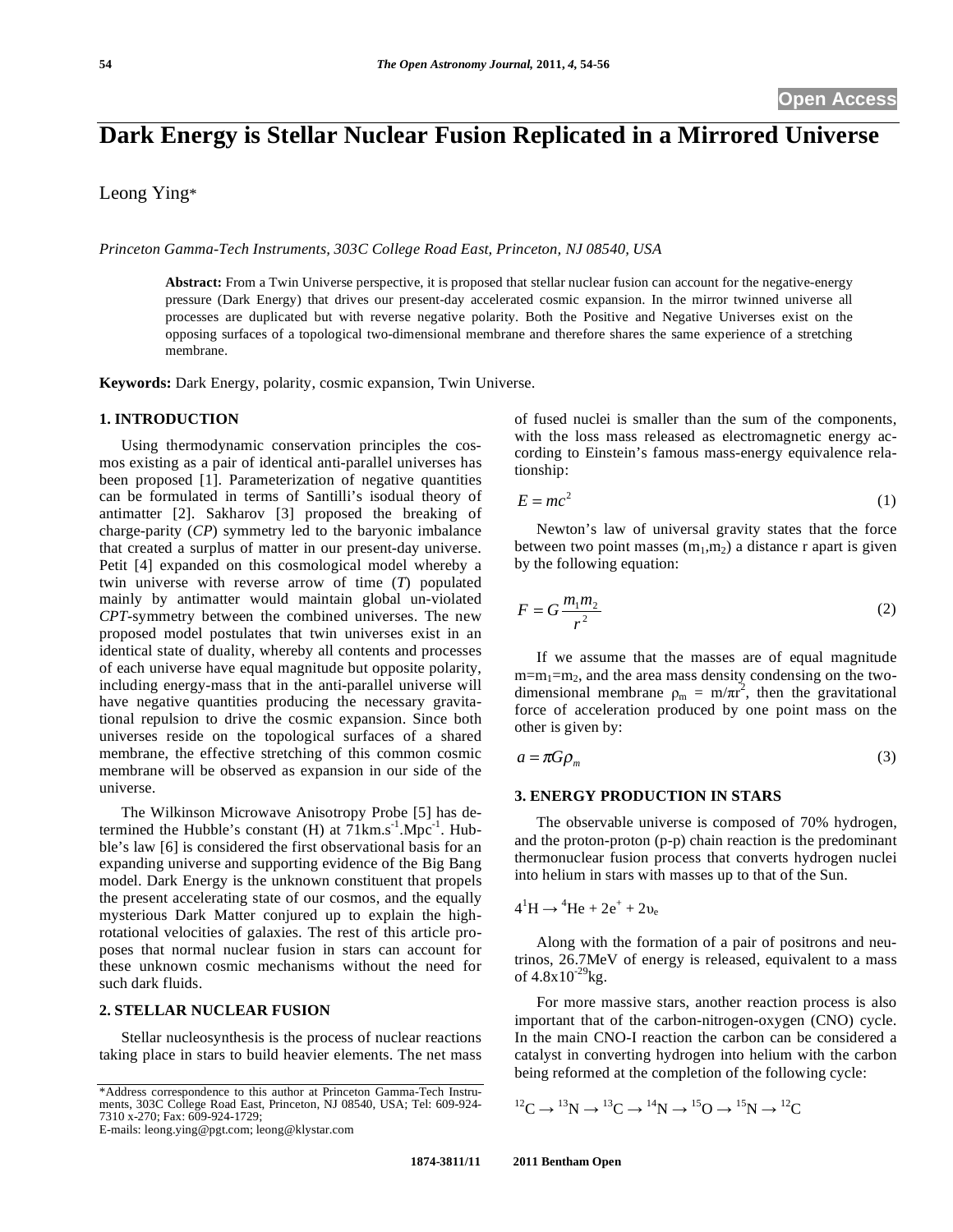| <b>Timeline</b>            | <b>Content of Universes</b>                              | <b>Cosmic Expansion Rates</b>                                                          |  |
|----------------------------|----------------------------------------------------------|----------------------------------------------------------------------------------------|--|
| Planck epoch               | Pure energy in positive universe.                        | Point source grows to Planck size $(l=4x10^{-35}m)$ at infi-                           |  |
| 0 to $10^{-43}$ s          | Pure mass in negative universe.                          | nite rate.                                                                             |  |
| Inflation                  | Energy in positive universe.                             | $m_0 \sim 10^{60}$ kg                                                                  |  |
| $10^{-43}$ to $10^{-37}$ s | Formation of divided matter at exponential rate in nega- | $r_0 \sim 10^{-34}$ m                                                                  |  |
|                            | tive universe.                                           | $U_0 \sim 10^{109} s^{-1}$ (~10 <sup>129</sup> km.s <sup>-1</sup> .Mpc <sup>-1</sup> ) |  |
| Matter condensation        | Formation of baryons and leptons in positive universe.   | $m+$ increases, m. decreases                                                           |  |
|                            | Energy waves dilute matter in negative universe.         | r maintain constancy                                                                   |  |
|                            |                                                          | $Ur$ decreases                                                                         |  |
| Star formation             | Present-day structure of observed positive universe.     | $m \sim 10^{-29}$ kg                                                                   |  |
|                            | Fusion energy drives expansion in negative universe.     | $r \sim 10^{-15}$ m                                                                    |  |
|                            |                                                          | $U_r \sim 10^{-18} s^{-1}$ (~100 km s <sup>-1</sup> . Mpc <sup>-1</sup> )              |  |
| Extinction                 | Steady state in positive universe.                       | $m+$ and m. constant                                                                   |  |
|                            | Steady state in negative universe.                       | r constant                                                                             |  |
|                            |                                                          | $U_r = 0$                                                                              |  |

| Table 1. | <b>Cosmological History of Expanding Twin Universes</b> |  |
|----------|---------------------------------------------------------|--|
|          |                                                         |  |

As with the p-p cycle, the total released of energy is 26.7MeV due to the mass difference between the fusion of the hydrogen parents to form the helium daughter.

#### **4. STRETCHED UNIVERSAL MEMBRANE**

If we assume that the cosmos is uniformly distributed with point-like stars, the vast empty interstellar space would produce minimal gravitation contraction on the membrane upon which our positive universe resides. If we further assume that an identical negative universe resides on the opposite side of the same membrane, and all quantities and processes are duplicated but in opposite polarity. The stars in the positive universe would undergo the standard nuclear fusion processes that release large amount of electromagnetic waves into the empty space. Consider the same processes on the reverse side of the membrane, whereby the equivalent release of energy condenses out as point masses with negative energy and hence repulsive gravity.

For simplicity of computation, we will assume that the release of solar energy from the various chain reactions condense out as two equal point masses that occupy the volume of the fused helium nuclei  $\approx 2 \times 10^{-15}$ m. With a gravitational constant value of G=6.67428x10<sup>-11</sup>m<sup>3</sup>.kg<sup>-1</sup>.s<sup>-2</sup>, the gravitation repulsive acceleration is approximately  $1.6x10^9$ m.s<sup>-2</sup>. This repulsive force of gravity moves at the speed of light  $(c=299,792,458 \text{m.s}^{-1})$ , so the stretched membrane will expand at a rate of:

$$
U_r = \frac{\pi G \rho_m}{c} \tag{4}
$$

Inputting the model values, the estimated cosmic expansion rate  $U_r$ ~5x10<sup>-18</sup>s<sup>-1</sup>. Multiplying this quantum scale of repulsive expansion over an astronomical distance of a Mega-parsec (Mpc= $3.0857 \times 10^{22}$ m) gives a cosmological expansion rate of  $160 \text{km.s}^{-1}$ . Mpc<sup>-1</sup>. Even with this simple model the computed value for the rate of expansion is in reasonable agreement with the present-day measured Hubble

constant. Alternatively by interpreting with this simple model, the current Hubble constant of  $\sim$ 70km.s<sup>-1</sup>.Mpc<sup>-1</sup> would equate to an average simulated helium fusion energy release of 11.7MeV or equivalent mass density  $\rho_m \sim 16 \text{kg.m}^2$ .

## **5. COSMIC HISTORY**

Using the basic expansion model defined, the history of the twin-universe cosmos can be predicted in Table **1**:

### **6. SUMMARY**

The Twin Universe model predicts that the complete cosmos exists as a ten-dimensional entity with two identical but anti-parallel four-dimensional space-time (energyentropy) universes residing on the opposing surfaces of a two-dimensional common membrane. Quantities and processes on both sides of the universes are duplicated but of reverse polarity. In the Positive Universe the fusion reactions within stars release vast quantities of energy into the expanse of space as electromagnetic waves. In the reverse Negative Universe the same fusion energy condenses as point masses with negative quantity (repulsive gravity) that stretches out the common membrane producing the observable accelerating expansion of the entire cosmos. Table **2** summarizes the key parameters of both mirrored universes.

**Table 2. Cosmic Processes on Both Sides of the Twin Universes** 

| <b>Positive Universe</b>                                                                      | <b>Negative Universe</b>                                                                                |
|-----------------------------------------------------------------------------------------------|---------------------------------------------------------------------------------------------------------|
| Fusion generates energy waves                                                                 | Fusion generates matter particles                                                                       |
| Attractive gravity                                                                            | Repulsive gravity                                                                                       |
| Measured Hubble's constant<br>$H \sim 71 \text{km} \cdot \text{s}^{-1} \cdot \text{Mpc}^{-1}$ | Computed Universal expansion rate<br>$U_r \sim 160 \text{km} \cdot \text{s}^{-1} \cdot \text{Mpc}^{-1}$ |

The model further predicts that Dark Matter and Dark Energy constitute half of the missing observable energy